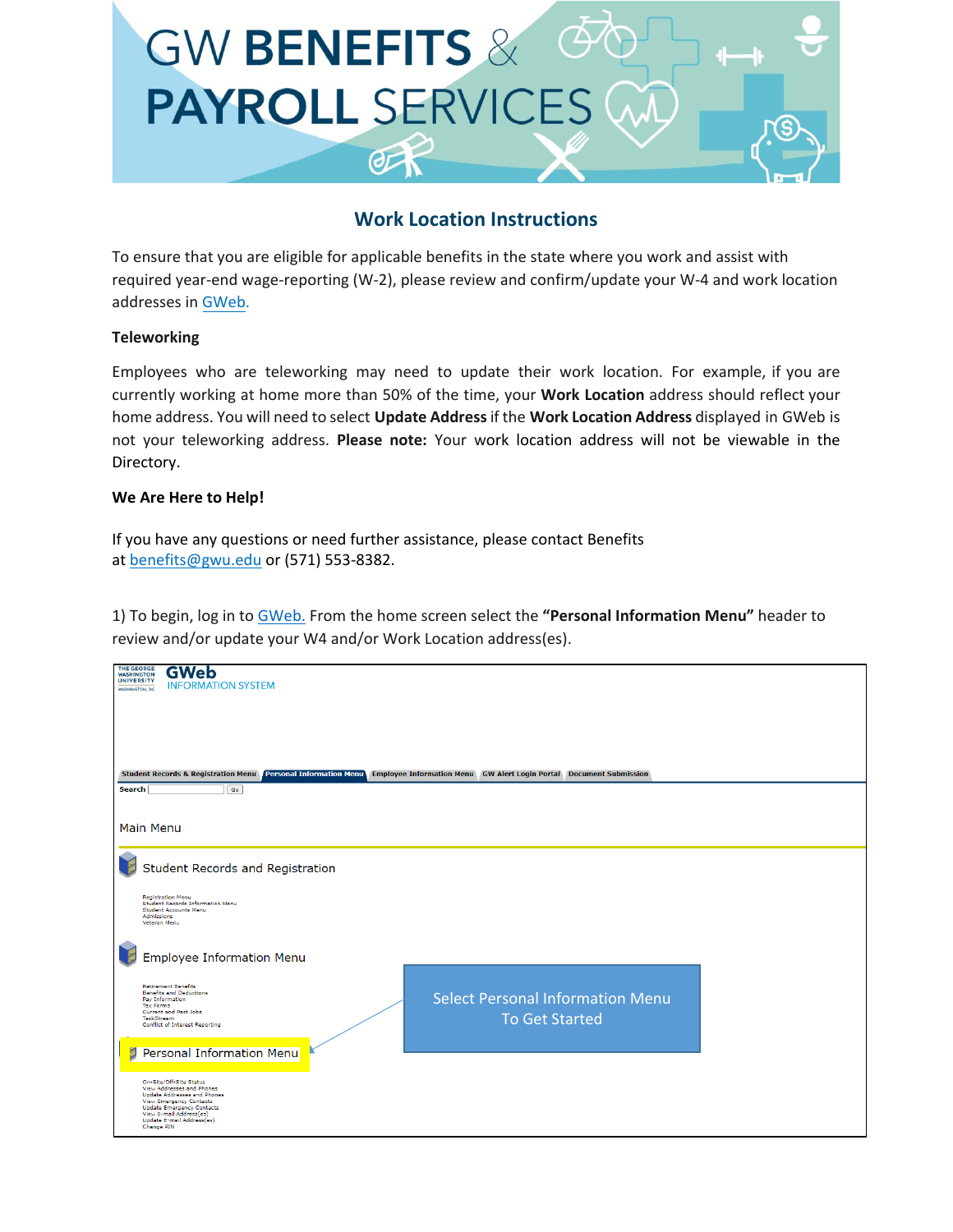

2) Select **Update Address(es) and Phone(s)**

| <b>THE GEORGE</b><br><b>GWeb</b><br><b>WASHINGTON</b><br><b>UNIVERSITY</b><br><b>INFORMATION SYSTEM</b><br><b>WASHINGTON, DC</b>  |
|-----------------------------------------------------------------------------------------------------------------------------------|
|                                                                                                                                   |
|                                                                                                                                   |
| Student Records & Registration Menu Personal Information Menu Employee Information Menu GW Alert Login Portal Document Submission |
| <b>Search</b><br>Go                                                                                                               |
|                                                                                                                                   |
|                                                                                                                                   |
|                                                                                                                                   |
| <b>Personal Information</b>                                                                                                       |
|                                                                                                                                   |
| On-Site/Off-Site Status                                                                                                           |
| Change PIN                                                                                                                        |
| Change Security Question                                                                                                          |
|                                                                                                                                   |
| Update Address(es) and Phone(s)                                                                                                   |
| View E-mail Address(es)                                                                                                           |
| Update E-mail Address(es)                                                                                                         |
| <b>View Emergency Contacts</b>                                                                                                    |
| <b>Update Emergency Contacts</b>                                                                                                  |
| Answer a Survey                                                                                                                   |
| <b>Veterans Classifications</b>                                                                                                   |
| <b>Disability Status</b>                                                                                                          |
| <b>RELEASE: 8.9.1G</b>                                                                                                            |

3) Click on **"Current"** under the address you wish to update and make your changes.

| <b>Update Addresses and Phones - Select Type</b>                                                    |                                                                                                                                                                                                                                                                                                                                                                                                                                                                                                     |
|-----------------------------------------------------------------------------------------------------|-----------------------------------------------------------------------------------------------------------------------------------------------------------------------------------------------------------------------------------------------------------------------------------------------------------------------------------------------------------------------------------------------------------------------------------------------------------------------------------------------------|
|                                                                                                     | Your active addresses are displayed in order by address type. Click the "Current" link next to the address to update an address. If the link is not active, you may not update the address online. To add a new address, selec<br>bottom of the screen and then click "Insert." Click the HELP link above for more information.                                                                                                                                                                     |
| Housing: Your residence hall address.                                                               | Work Location: Address of where you work more than 50% of the time. Detailed instructions. Special Note for Teleworkers: Your work location should reflect your physical work location (i.e. not where your department resides<br>Current: Your local address during the academic year if you do not live in a residence hall. For international students this should be your address in the U.S.                                                                                                   |
| Campus Office: Your on-campus office address.                                                       | Permanent: Address for general information mailings. Bills, grades, and diplomas will also go here unless you specify other addresses for them. For international students this should be your address outside of the U.S.<br>Billing: Address you want bills sent to (if different from Permanent address).                                                                                                                                                                                        |
| Diploma: Address you want your diploma sent to.                                                     | Check "&" W4: This address appears on your paycheck and is where your Form W2 is mailed. It is used for all official benefit and retirement communication. To change your address, enter an end date for the address on file a<br>you are moving to a different state, don't forget to also change your state withholding.<br>Grading: Address you want your grades sent to (if different from Permanent address).<br>Refund: Address you want refunds sent to (if different from Current address). |
| <b>Addresses and Phones</b>                                                                         |                                                                                                                                                                                                                                                                                                                                                                                                                                                                                                     |
| <b>Current</b>                                                                                      | <b>Phones</b>                                                                                                                                                                                                                                                                                                                                                                                                                                                                                       |
| Current:                                                                                            | Primary: None Provided                                                                                                                                                                                                                                                                                                                                                                                                                                                                              |
|                                                                                                     |                                                                                                                                                                                                                                                                                                                                                                                                                                                                                                     |
| <b>Permanent</b>                                                                                    | <b>Phones</b>                                                                                                                                                                                                                                                                                                                                                                                                                                                                                       |
| Current:                                                                                            | Primary: None Provided                                                                                                                                                                                                                                                                                                                                                                                                                                                                              |
| <b>Campus Office</b>                                                                                | <b>Phones</b>                                                                                                                                                                                                                                                                                                                                                                                                                                                                                       |
| Current: 10/01/18 to (No end date)                                                                  | Primary: 571-5530158                                                                                                                                                                                                                                                                                                                                                                                                                                                                                |
| 45155 Research Place<br>Suite 160<br>Ashburn, Virginia 20147<br>Loudoun<br>United States of America |                                                                                                                                                                                                                                                                                                                                                                                                                                                                                                     |
| <b>Check &amp; W4 Address</b>                                                                       | <b>Phones</b>                                                                                                                                                                                                                                                                                                                                                                                                                                                                                       |
| Current:                                                                                            | Primary: 703-7275358<br>5                                                                                                                                                                                                                                                                                                                                                                                                                                                                           |
| <b>Work Location</b>                                                                                | <b>Phones</b>                                                                                                                                                                                                                                                                                                                                                                                                                                                                                       |
| <b>Current:</b>                                                                                     | Primary: 571-5530158                                                                                                                                                                                                                                                                                                                                                                                                                                                                                |
|                                                                                                     |                                                                                                                                                                                                                                                                                                                                                                                                                                                                                                     |